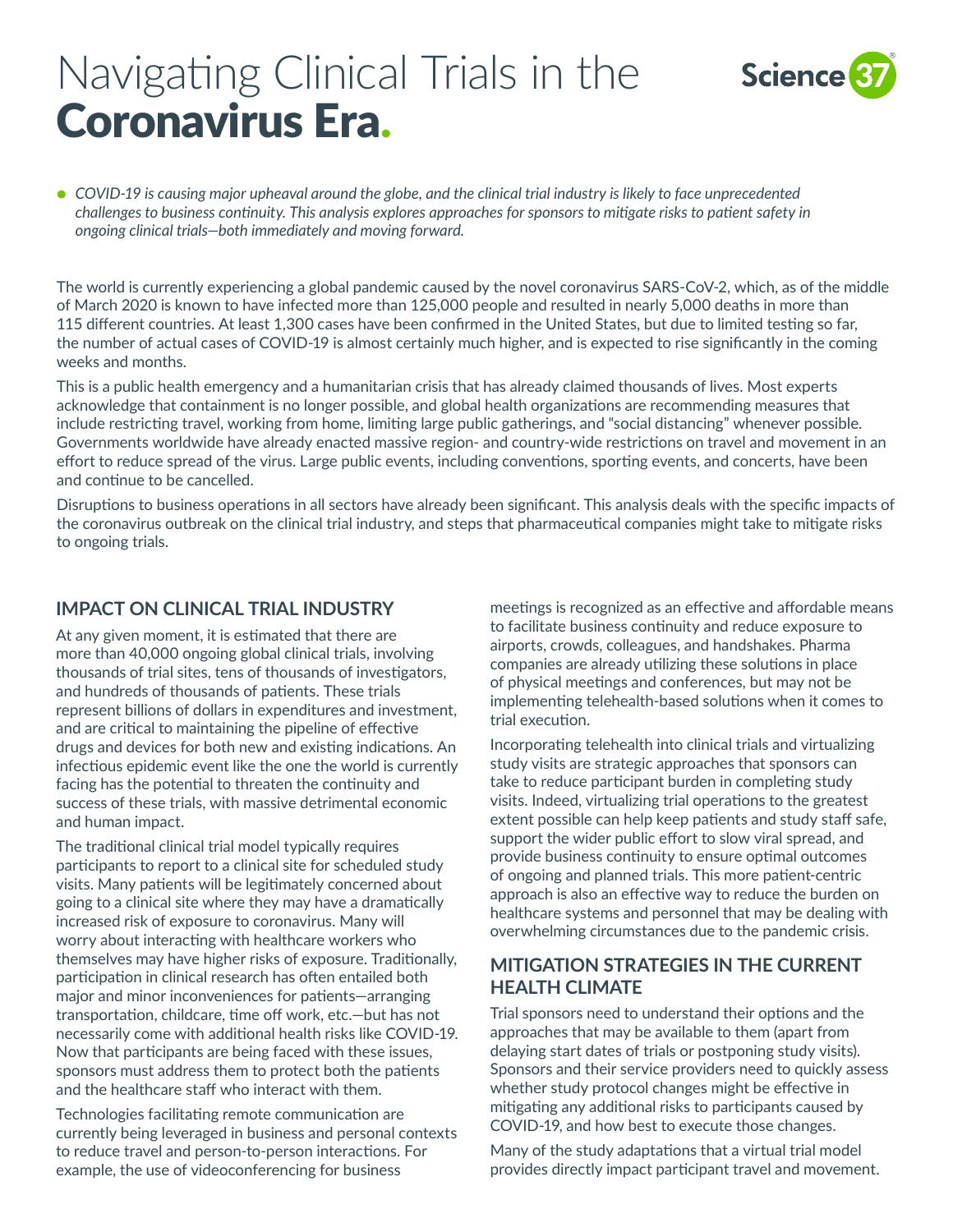Elements of the clinical trial life cycle that can be executed virtually—from recruitment to study closeout—are supported by software platforms that enable collection and storage of high-quality, centralized data in real time. Remote patient study visits can be conducted by study investigators via telemedicine, and mobile research nurses (if required) can visit patients at their homes to complete a variety of study procedures, in a manner that is most convenient to participants. In addition, study materials are shipped directly to the patient's home as appropriate. All of these approaches can help reduce the number of in-person clinic visits that are necessary in the traditional site-based model.

- **• Employ a trial platform that enables and streamlines virtual visits.** A key element required to connect study teams with remote patients is the use of a powerful telemedicine-based virtual trial software platform, specifically designed to capture study data and to enable and coordinate workflows among trial team members regardless of their physical location. Comprehensive virtual trial platforms establish a centralized hub for trial activities such as electronic data capture, eConsent, ePROs, telemedicine visits, patient notifications, and more.
- **• Leverage telemedicine-based physician visits.** The virtual trial model enables in-home study procedures that have traditionally required in-person interactions between a study investigator and participants at a clinical site. These virtual visits can include physical exams (facilitated by a mobile research nurse in the participant's home) and a variety of procedures and assessments that allow for the collection of endpoint data and clinician-reported outcome assessments.
- **• Incorporate at-home nurse visits to replace clinic visits.** Mobile research nurses can be deployed to visit participants at home to collect blood/biospecimens, monitor vital signs, complete protocol-specified procedures and facilitate data capture. Patients may prefer one-on-one home visits with an individual healthcare professional who is following prescribed guidelines to ensure their health and safety, rather than having to travel to a research site or even a local lab for a blood draw.
- **• Ship study supplies directly to the patient.** The virtual trial model incorporates convenience for the patient at various touch points throughout the journey, including the shipment of all study drugs and materials directly to the home. This step also eliminates much of the risk associated with the patient traveling to a research site to retrieve study materials required for their participation.

## **STUDY CHARACTERISTICS TO CONSIDER**

When designing a trial that incorporates virtual elements, there is often a question of how best to balance virtual and in-person interactions. The desire and need to mitigate the additional risks posed by COVID-19 may provide further justification for the incorporation of virtual components of a clinical trial.

Sponsors should be mindful of several key considerations, among them:

- The disease severity and comorbidities of the patient population within a study. Does this population have traits that may put them at higher risk of developing a more severe manifestation of a coronavirus infection?
- How will data be collected during in-home study visits? Is it safe and feasible to reliably collect these endpoints in the patient's home? If so, can patients self-assess and report results electronically, or must a nurse or other clinical professional be present? What are the regulatory considerations of this in-home data collection?
- Can the investigational medicinal product be shipped, stored, and administered in the patient's home?
- Does the protocol include any procedures (e.g., tissue biopsies, imaging, etc.) that investigators must perform in a clinic?
- Can the investigator facilitate, guide, observe, or evaluate a specific procedure or evaluation through telemedicine or videoconferencing?

## **FLEXIBILITY IS KEY**

Sponsors will face a complex and difficult decision-making process during this coronavirus crisis, one that justifiably prioritizes patient safety at a time when there is still emerging data as to how best to minimize the threat of exponential viral exposure and spread. At the same time, there will remain a need to achieve long-planned study timeline goals despite the unforeseen circumstances that have emerged. Although longer lead times and early planning are often the best approach when adapting a study to the virtual model, more rapid and agile adjustments to incorporate virtual components to trials threatened by this emerging global pandemic will likely be required.

When considering changes to active study protocols, it is important to note that FDA regulations allow for expedited changes when submitting amendments to IRBs that relate to immediate hazards to human subjects:

Each IRB shall … (a) Follow written procedures for ensuring that changes in approved research, during the period for which IRB approval has already been given, may not be initiated without IRB review and approval except where necessary to eliminate apparent immediate hazards to the human subjects. 21 CFR 56.108(a)(4).

All IRBs should be continuously assessing the current situation and evaluating the coronavirus impact on human research trials, and many are recommending that sponsors take appropriate steps to determine whether any study procedures that require participants to travel to a hospital or a clinic can be eliminated or managed remotely. Changes and/or amendments to study protocols should be considered in this regard, with the recognition that "changes to eliminate apparent immediate hazards to human subjects" may be considered necessary and appropriate by the FDA.